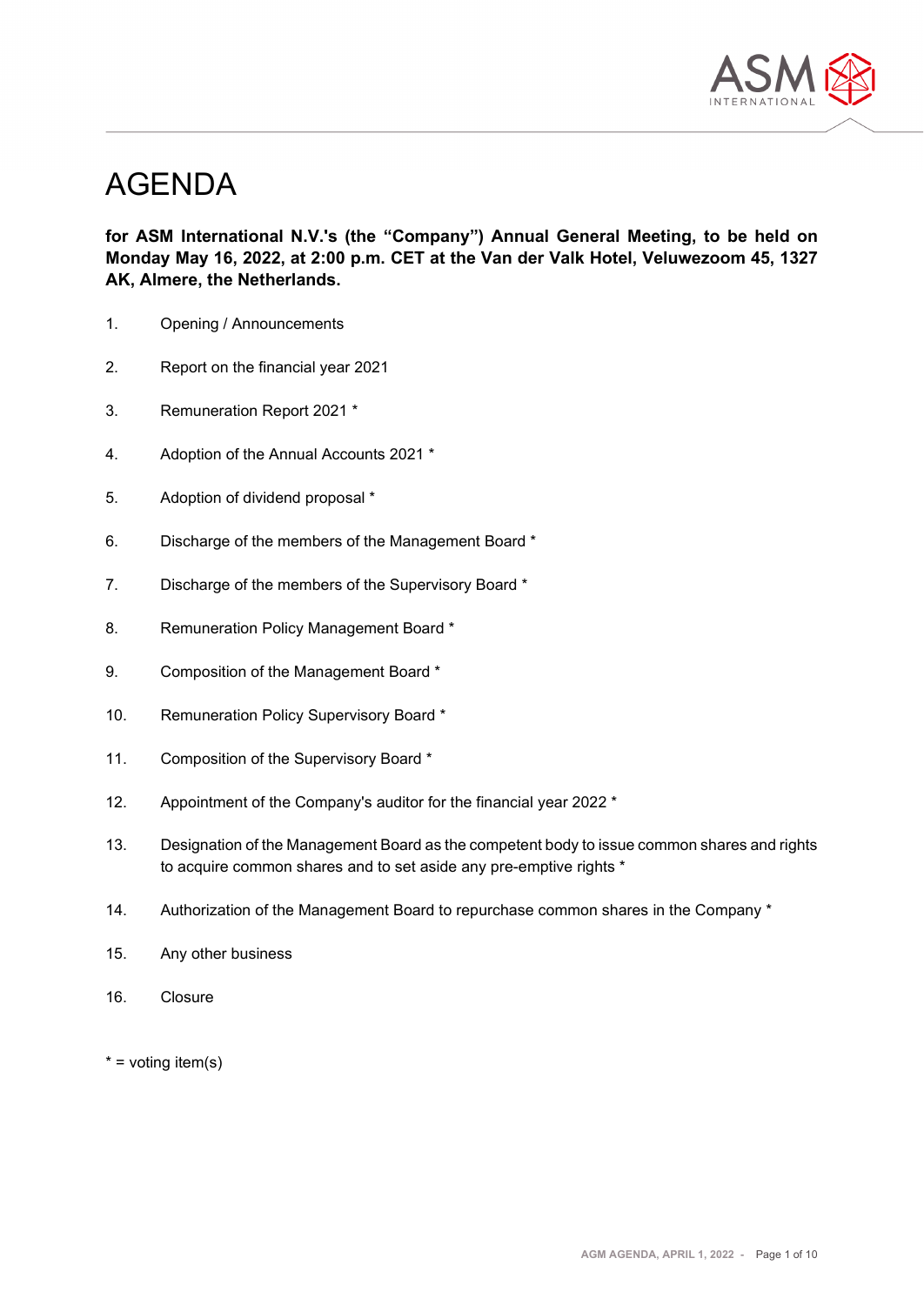

#### **EXPLANATORY NOTES TO THE AGENDA**

for ASM International N.V.'s Annual General Meeting, to be held on Monday May 16, 2022, at 2:00 p.m. CET at the Van der Valk Hotel, Veluwezoom 45, 1327 AK, Almere, the Netherlands.

## **Agenda Item 2 Report on the financial year 2021**

This item will be discussed.

The Management Board will report on the business and results of operations for the financial year 2021.

#### **Agenda Item 3 Remuneration report 2021**

This item will be voted on.

The remuneration report 2021 comprises (i) the remuneration report drawn up by the Management Board, and approved by the Supervisory Board, prepared in accordance with section 2:135b of the Dutch Civil Code, and (ii) the remuneration report, drawn up by the Supervisory Board, as meant in the Dutch Corporate Governance Code. The remuneration report 2021 is included on pages 111 - 116 of the Annual Report 2021. The Annual Report 2021 is available at the Company's website [\(www.asm.com\)](http://www.asm.com/).

In accordance with section 2:135b (2) of the Dutch Civil Code, the General Meeting of Shareholders may cast an advisory vote on the remuneration report 2021. Shareholders are asked to vote in favor of the remuneration report 2021.

#### **Agenda Item 4 Adoption of the Annual Accounts 2021**

This item will be voted on.

The Annual Report 2021 (which includes the Directors Report 2021 and the Annual Accounts 2021, as well as the information to be added under section 2:392(1) of the Dutch Civil Code, insofar as applicable to the Company), is available for inspection by the shareholders at the Company's offices at Versterkerstraat 8 in Almere, the Netherlands and at the offices of ABN AMRO Bank N.V., Gustav Mahlerlaan 10, in Amsterdam, the Netherlands. The Annual Report 2021 is also available at the Company's website [\(www.asm.com\)](http://www.asm.com/).

The Annual Accounts 2021 have been audited by the Company's accountant, KPMG Accountants N.V. The Annual Report 2021 is in English.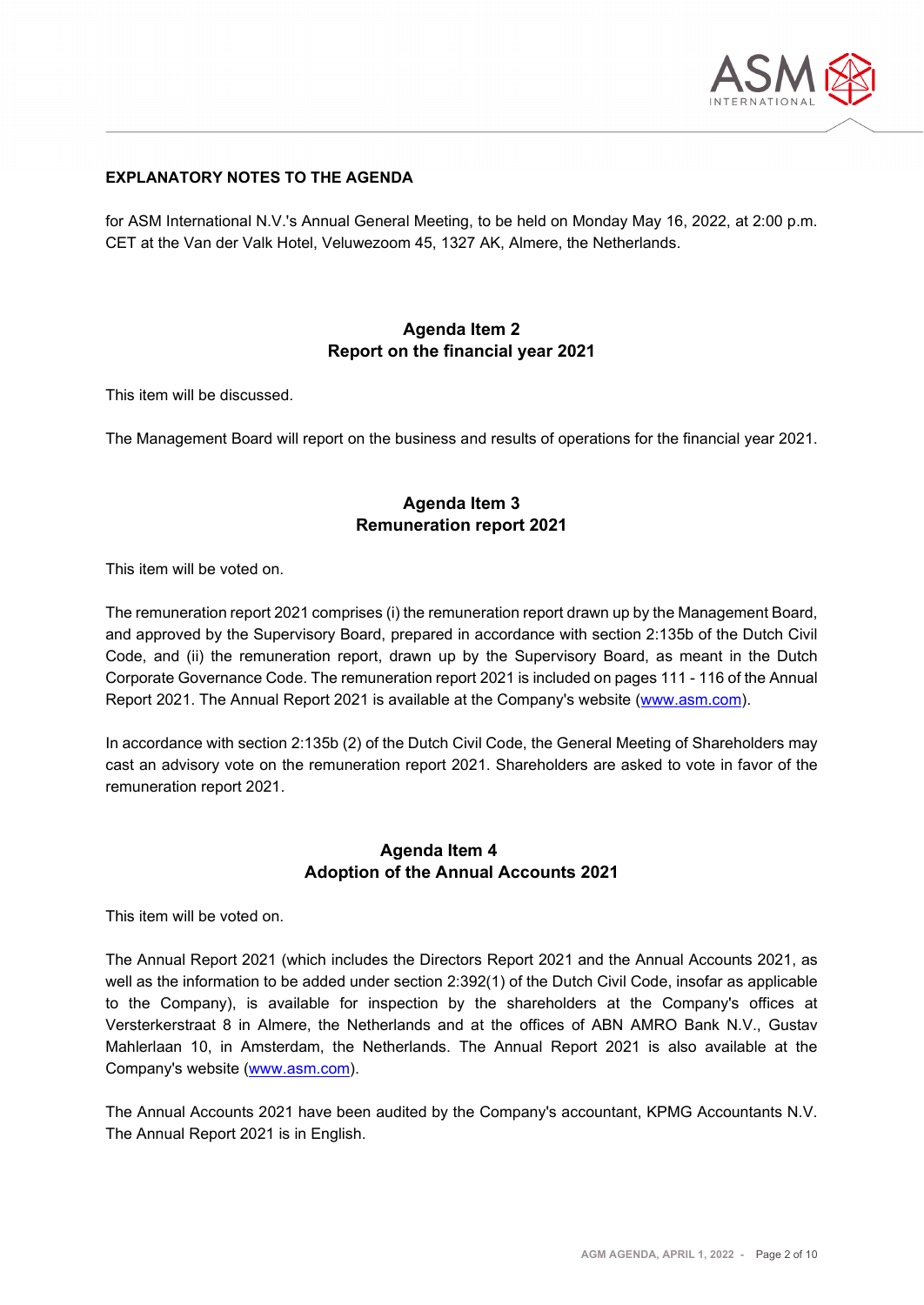

## **Agenda Item 5 Adoption of dividend proposal**

This item will be voted on.

The Company proposes to declare a regular dividend of €2.50 per common share over 2021. The Company's policy regarding the regular dividend is to pay a sustainable dividend. The regular dividend increases 25% compared to the regular dividend paid over 2020.

Once the dividend has been declared, the dividend will be made available on May 27, 2022 (payment date).

## **Agenda Item 6 Discharge of the members of the Management Board**

This item will be voted on.

In accordance with Article 30.4 of the articles of association of the Company (the 'Articles of Association'), it is proposed to the General Meeting of Shareholders to discharge the members of the Management Board from liability in relation to the exercise of their duties in the financial year 2021.

# **Agenda Item 7 Discharge of the members of the Supervisory Board**

This item will be voted on.

In accordance with Article 30.4 of the Articles of Association, it is proposed to the General Meeting of Shareholders to discharge the members of the Supervisory Board from liability in relation to the exercise of their duties in the financial year 2021.

## **Agenda Item 8 Remuneration Policy Management Board**

This item will be voted on.

The Company has a remuneration policy for the members of the Management Board. This remuneration policy was adopted by the General Meeting of Shareholders on May 18, 2020. In accordance with section 2:135a (2) of the Dutch Civil Code it is proposed by the Supervisory Board to adopt a new remuneration policy for the members of Management Board ('Remuneration Policy Management Board').

The Remuneration Policy Management Board is proposed by the Supervisory Board after recommendation of the Nomination Selection and Remuneration Committee, mainly in view of the proposed change to the composition of the Management Board as provided for in agenda item 9.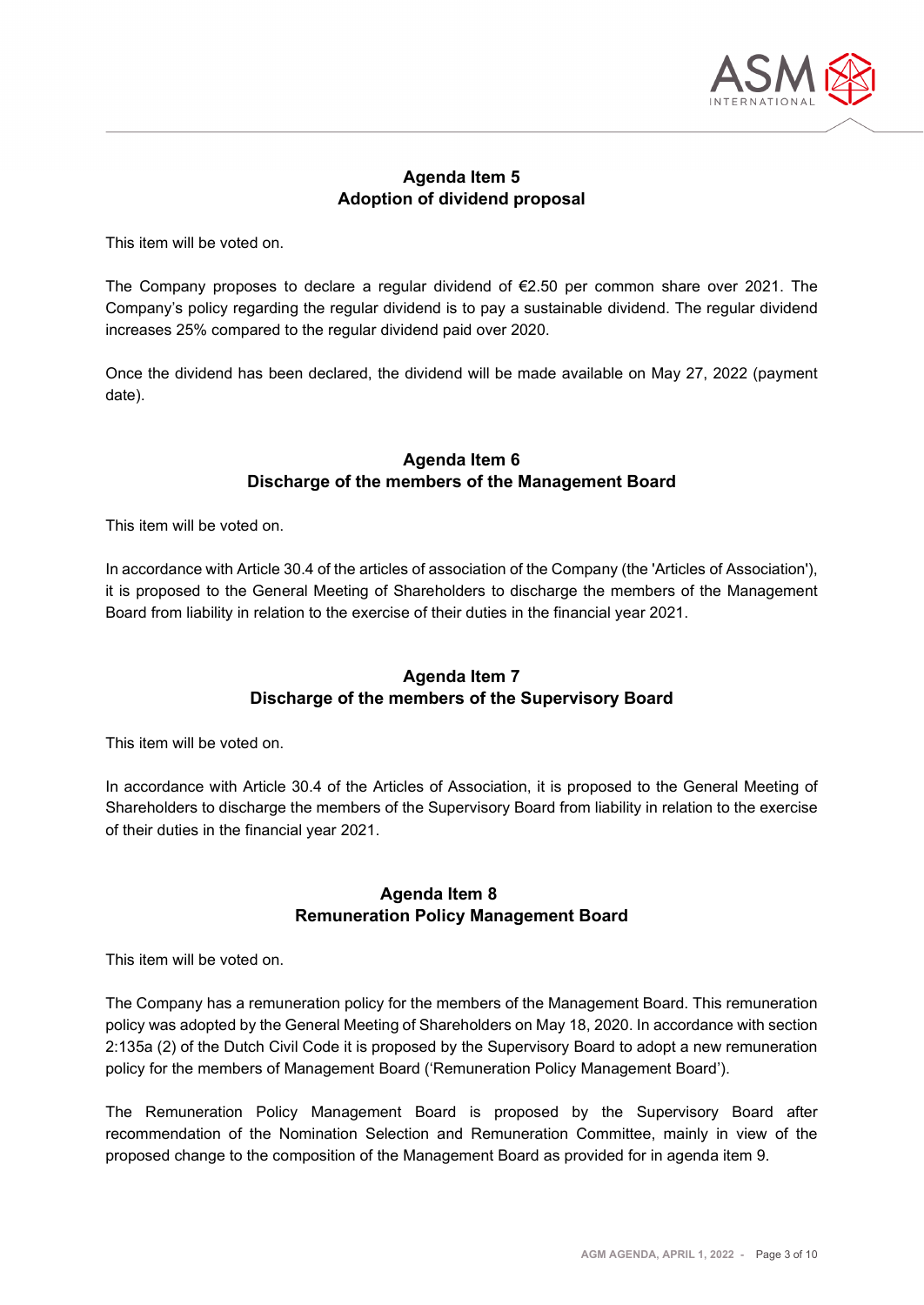

Agenda item 9 proposes the appointment of Mr. M'Saad as new member of the Management Board. Mr. M'Saad has been working for ASM since 2015. The main changes to the remuneration policy for the members of the Management Board include provisions for Mr. M'Saad with regard to his long term share incentive ('LTI') levels based on the US market practice.

The responsibilities of Mr. M'Saad as a Management Board member for ASM will include the accountability for ASM's technical product portfolio, platform configurations and future technologies and innovation, with the title of Chief Technology Officer (CTO). Since his start with ASM in 2015, he is based in the US and he will remain being based in the US. Mr. M'Saad has in depth knowledge of the industry, technology and customers, and has been instrumental in realizing ASM's strong growth in equipment sales in recent years. He is also very well positioned to secure effective research of future technologies, further development of ASM's product portfolio and introduction of new products and, as such, to drive ASM's Growth through Innovation strategy for the coming years.

In order to sustain the qualities and experience of Mr. M'Saad, the Supervisory Board has deemed it necessary, as an individual exception, to also consider US labor market practices and US benchmark data in setting the LTI for this CTO. Therefore, the Supervisory Board has and will determine the LTI for this CTO on the basis of a market benchmark conducted by PWC which is based on US labor market practices and benchmark data of the US market including fifteen (15) identified, relevant and comparable management board and CTO positions in the US in peer companies in the semiconductor market.

The proposed remuneration package and long term share incentive (LTI) for Mr. M'Saad also takes into account his current compensation as Executive Vice President and General Manager Global Products (based in the US) which is already based on US labor market practices. The current base salary of Mr. M'Saad is 578,370 USD per annum. The, at target, total direct compensation of Mr. M'Saad per annum currently amounts to 3,683,229 USD.

It is noted that the value of Mr M'Saad proposed LTI program will remain unchanged compared to his current level. However, his current LTI award is based on restricted shares and with the new Remuneration Policy Management Board will be adjusted towards performance shares which are based on performance against two predetermined financial indicators and their weighting. Performance shares become unconditional after a period of three years ('Performance Period') from the award date. In order to show commitment to ASM and align such with shareholder interest, the members of the Management Board are required to hold the vested performance shares for two (2) years after the vesting date.

The remuneration package of Mr. M'Saad shall consist of a base salary of US\$ 600,000, in combination with an at target short term cash incentive of 80% of base salary, and an at target LTI of 450% of base salary. This brings the total direct compensation at target of Mr M'Saad at 3,780,000 USD per annum, representing a 2% increase compared to his current total direct compensation. The proposed remuneration package of Mr M'Saad is in line with the market benchmark outcomes as conducted by PWC.

For the CTO, as well as for the other members of the Management Board, both the LTI performance share incentive and short term cash incentive are dependent on realizing certain predefined targets, all in accordance with the proposed Remuneration Policy Management Board.

For further explanation on the appointment of Mr. M'Saad as the third member of the Management Board, reference is made to agenda item 9.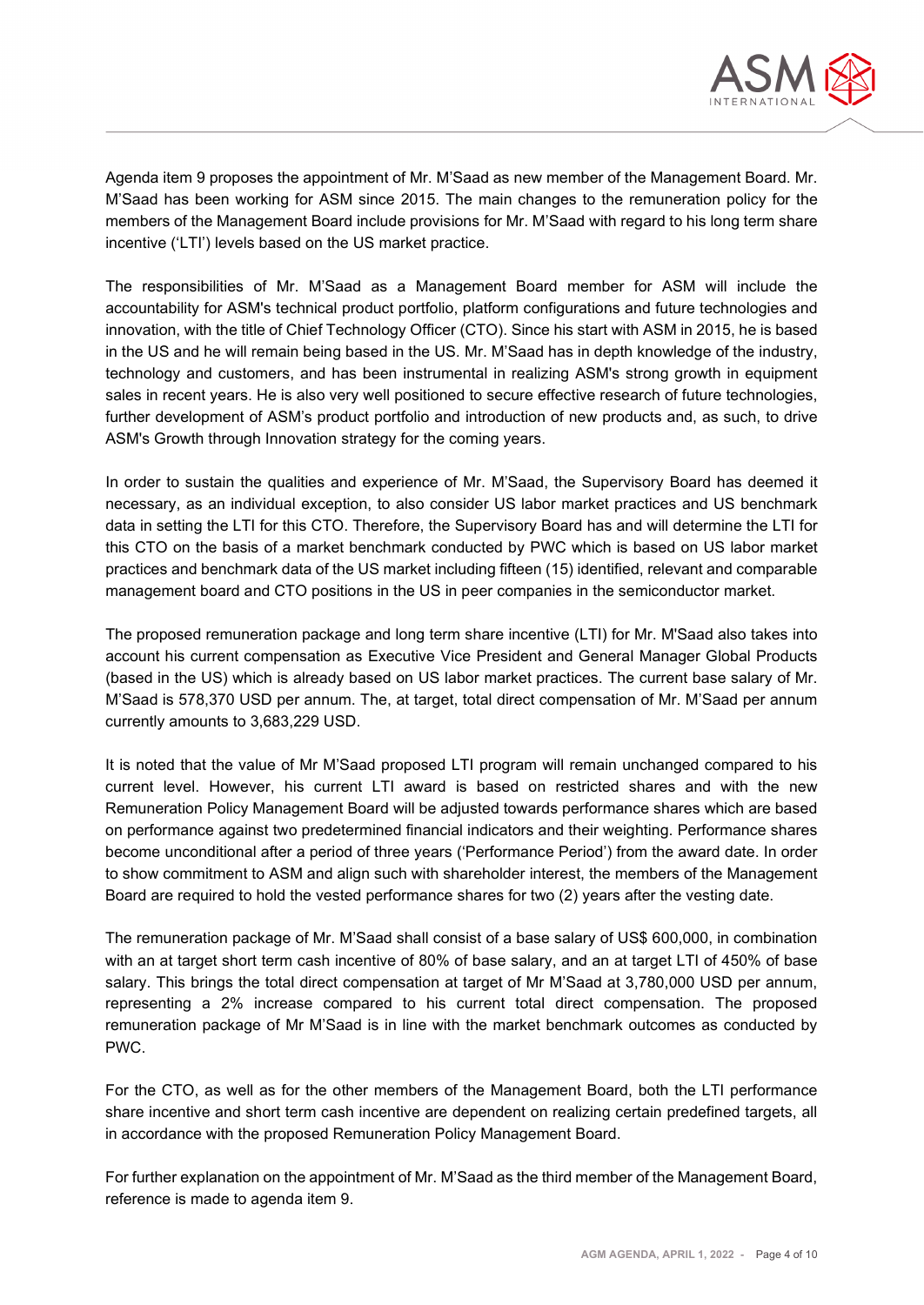

If adopted, the Remuneration Policy Management Board will apply to all payments made after that date and will replace the existing remuneration policy for members of the Management Board.

It is intended that this Remuneration Policy Management Board will be applicable for four years.

The proposed Remuneration Policy Management Board can be found on the Company's website [www.asm.com,](http://www.asm.com/) which proposed Remuneration Policy Management Board forms part of this agenda and explanatory notes.

A clarification of the key differences between the current remuneration policy as adopted in 2020, and the Remuneration Policy Management Board as proposed, has also been posted on the Company's website together with the AGM documents [\(www.asm.com\)](http://www.asm.com/).

## **Agenda Item 9 Composition of the Management Board**

This item will be voted on, unless the resolution to adopt the Remuneration Policy Management Board under agenda item 8 is not adopted by the General Meeting of Shareholders.

## **Agenda item 9 Appointment of Mr. Hichem M'Saad as new member to the Management Board**

On 1 February 2022, the Company announced a number of changes to its corporate governance structure, namely the intention of the Supervisory Board to expand the Management Board with a third member, the decision of the Supervisory Board to nominate Mr. M'Saad as new member of the Management Board and Chief Technology Officer and to set up an Executive Committee as of 1 February 2022.

The expansion of the Management Board is important in view of the strong growth of the Company in recent years and the continued growth ambitions for the coming years. The responsibilities of Mr. M'Saad as a Management Board member for ASM will include the accountability for ASM's technical product portfolio, platform configurations and future technologies and innovation, with the title of Chief Technology Officer (CTO). He is to join Benjamin Loh, CEO, President and Chairman of the Management Board, and Paul Verhagen, CFO and member of the Management Board. Mr. M'Saad, in his current role within the Company as Executive Vice President and General Manager Global Products, has been instrumental in realizing ASM's strong growth in equipment sales in recent years and is very well positioned to contribute in driving ASM's Growth through Innovation strategy for the coming years. Under his responsibility, product management and research & development will be integrated, which will support ASM to stay on top of the accelerating pace and increasing complexity of technology developments in our industry.

In accordance with Article 18.1 of the Articles of Association, it is proposed by the Supervisory Board to appoint Mr. Hichem M'Saad (56) for a period expiring at the close of the Annual General Meeting in 2026. The appointment of Mr. M'Saad will be effective as per May 16, 2022, the date of the Annual General Meeting. The Supervisory Board has therefore drawn up a binding nomination in accordance with Article 18.1 of the Articles of Association and section 2:133 of the Dutch Civil Code to appoint Mr. M'Saad to the Management Board and thereby expand the Management Board to three members. Upon his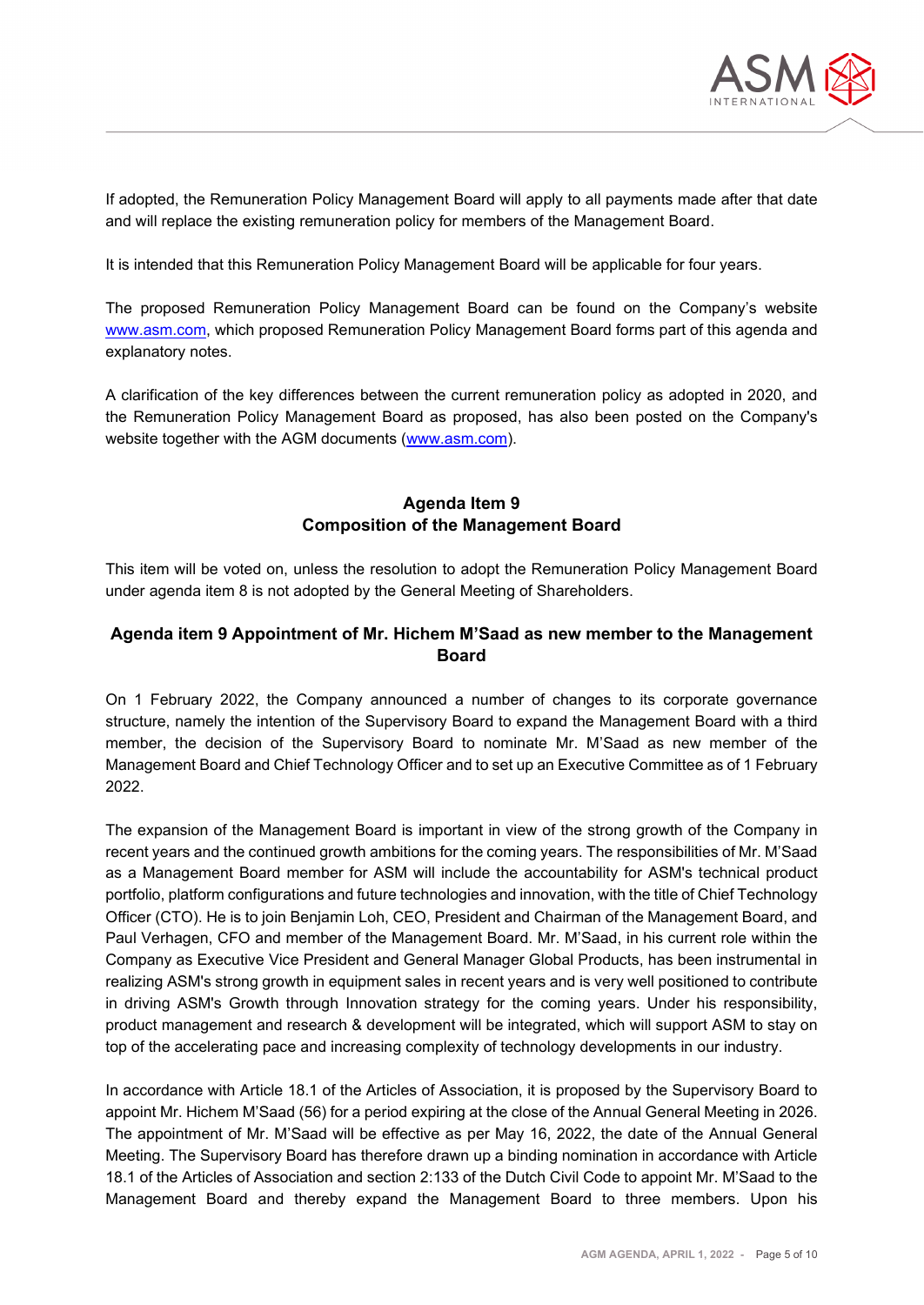

appointment to the Management Board as per May 16, 2022, the Supervisory Board will appoint him as Chief Technology Officer (CTO).

Mr. M'Saad works for ASM in the US, and he has a proven track record of more than 25 years in the semiconductor equipment industry. Based in Phoenix USA, he started with ASM in 2015 as the Senior Vice President and General Manager of the Thermal Products business unit. Since 2019 he fulfils the role of Executive Vice President and General Manager Global Products. He has been instrumental in developing several of ASM's new innovative and successful products, including the Intrepid ES, Synergis, Previum, and A400 DUO. He started his career within Applied Materials from 1994 until 2008. From 2003 until 2006 he was Vice President and General Manager of the Plasma Enhanced Chemical Vapor Product Unit, after which he became Corporate Vice President and General Manager of the Dielectric Systems and Modules and CMP business units responsible for all the dielectric CVD and CMP products until 2008. After that Mr. M'Saad started his own solar company of which he was the CEO for six years.

Mr. M'Saad has a bachelor degree in Metallurgical Engineering from the Colorado School of Mines, a master's degree in Materials Science and Engineering from Cornell University, and a PhD in Materials Science and Engineering from the Massachusetts Institute of Technology.

The level of remuneration of members of the Management Board is determined based on a variety of factors. In principle, the Supervisory Board will benchmark all elements of the remuneration of each member of the Management Board against the peer group that is included in the Remuneration Policy Management Board. In setting the various remuneration elements and levels, the Supervisory Board may consider various factors, including industry, product and business knowledge, complexity of the role and responsibilities of the member of the Management Board, local labor market practices and benchmark data, including potential geographical differences.

In the case of the proposed nomination of Mr. M'Saad, the local labor market practices play an important role. The total direct compensation levels between Continental Europe and the USA differ. The market levels of the labor market peer group (that is included in the Remuneration Policy Management Board) are significantly below the market compensation levels of the US market for management board and CTO positions in the semiconductor market. In order to sustain the qualities and experience of Mr. M'Saad, the Supervisory Board has deemed it necessary, as an individual exception, to also consider US labor market practices and US benchmark data in setting the long term share incentive (LTI) for this CTO. The proposed remuneration package and LTI for Mr. M'Saad also takes into account his current compensation as Executive Vice President and General Manager Global Products (based in the US) which is already based on US labor market practices.

For the remuneration package of Mr. M'Saad reference is made to agenda item 8.

## **Agenda Item 10 Remuneration Policy Supervisory Board**

This item will be voted on.

The Company has a remuneration policy for the members of the Supervisory Board. This remuneration policy was adopted by the General Meeting of Shareholders on May 18, 2020. In accordance with section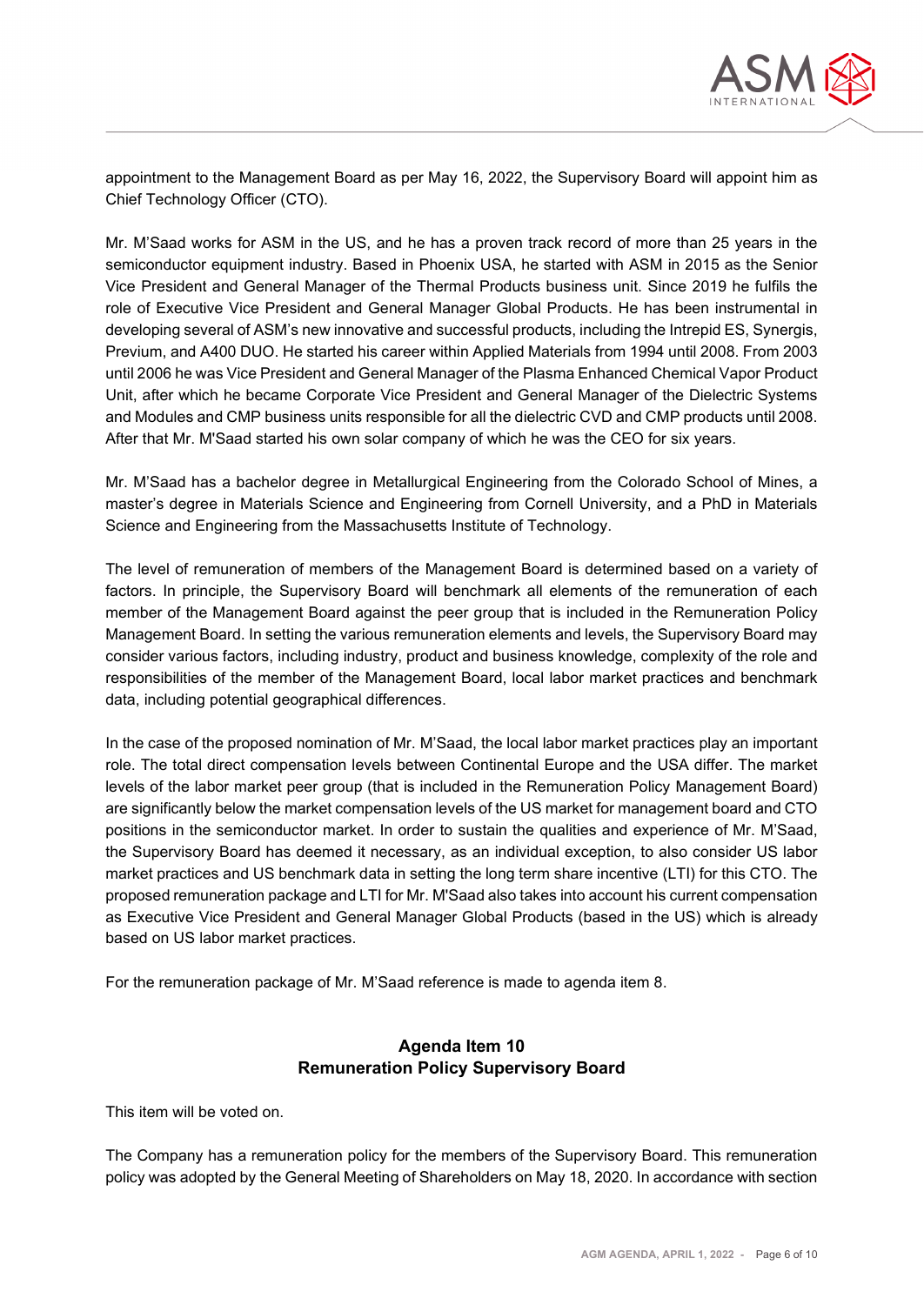

2:135a (2) and 2:145 (2) of the Dutch Civil Code, it is proposed by the Supervisory Board to adopt a new remuneration policy for the Supervisory Board ('Remuneration Policy Supervisory Board').

The last increase of the remuneration of the Supervisory Board members was in 2018 and was approved at the General Meeting of Shareholders of May 28, 2018. The proposed adjustments in the remuneration levels of the Supervisory Board in the remuneration policy are directly related to the growth of the Company since 2018, the increased complexity, and the expansion of the activities of the Supervisory Board, and are supported by a benchmark that has been conducted by PWC.

This benchmark is based on a market comparability study that has been conducted in the same way as the study of 2018, in order to determine a robust market reference group. The selection of the companies included in the market reference group are based on comparability to ASM in terms of: governance structure (two-tier system), size and scope. In order to capture the different dynamics of the Supervisory Board remuneration, the comparability study is based on Dutch general market companies and international sector specific companies, including sixteen (16) Dutch general market companies and nine (9) international sector specific companies.

The Remuneration Policy Supervisory Board is proposed by the Supervisory Board after recommendation of the Nomination Selection and Remuneration Committee and following a review, analysis and evaluation of the existing remuneration policy.

Subject to adoption by the General Meeting of Shareholders, the Remuneration Policy Supervisory Board will be applied as from January 1, 2022.

It is intended that this Remuneration Policy Supervisory Board will be applicable for four years.

The proposed Remuneration Policy Supervisory Board can be found on the Company's website [www.asm.com,](http://www.asm.com/) which proposed policy forms part of this agenda and explanatory notes.

A clarification of the key differences between the current remuneration policy as adopted in 2020, and the Remuneration Policy Supervisory Board as proposed, has also been posted on the Company's website together with the AGM documents [\(www.asm.com\)](http://www.asm.com/).

## **Agenda Item 11 Composition of the Supervisory Board**

After being on the Supervisory Board for a period of 12 years the term of Mr. van Pernis will expire as per the date of this General Meeting of Shareholders, and therefore Mr. van Pernis will retire as chairperson of the Supervisory Board. As his successor, the Supervisory Board has appointed Mrs. Pauline van der Meer Mohr as the chairperson of the Supervisory Board.

This item will be voted on.

## **Agenda Item 11 Reappointment of Mr. M.J.C. de Jong to the Supervisory Board**

Mr. de Jong was initially elected as member of the Supervisory Board in May 2018 for a period of four years. In accordance with the applicable rotation scheme, the term of Mr. de Jong's mandate expires at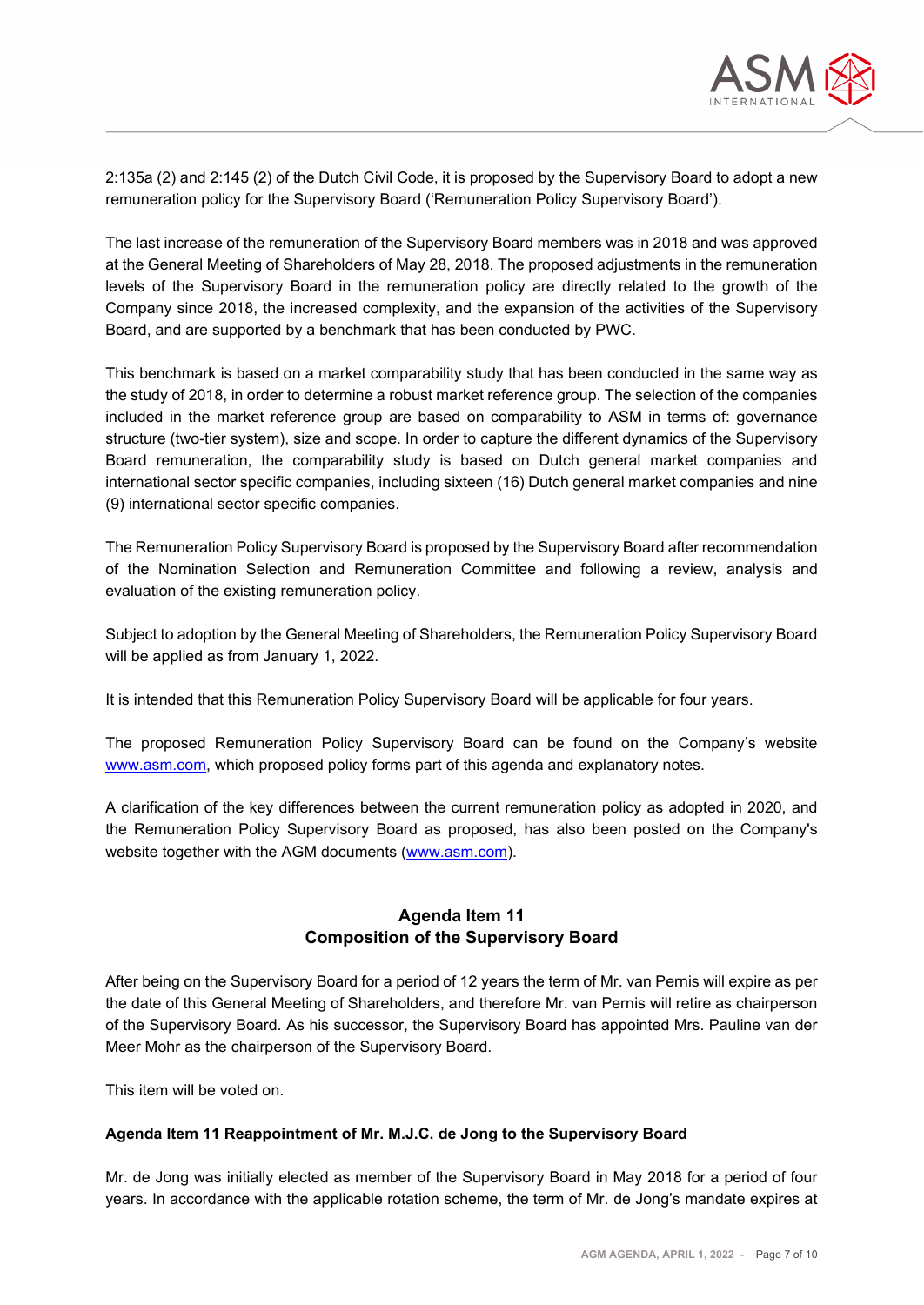

the close of this Annual General Meeting and it is proposed by the Supervisory Board in order to attain adequate continuity and experience within the Supervisory Board to reappoint Mr. de Jong for an additional four year period expiring at the close of the Annual General Meeting in 2026. The Supervisory Board has therefore drawn up a binding nomination in accordance with Article 22.3 of the Articles of Association and section 2:142 jo. 2:133 of the Dutch Civil Code to re-appoint Mr. de Jong to the Supervisory Board.

Mr. de Jong was CEO of LM Wind Power A/S until April 2018. Prior to that, until 2009, he was a member of the executive management team of NXP Semiconductors. After that, until 2013, he was responsible for professional lighting solutions at Philips Lighting. At the same time, he was a member of the Group Management Committee of Philips Electronics. From 2013 until 2015 Mr. de Jong was the executive general manager of InnoMarket B.V. Mr. de Jong is currently a member of the Supervisory Boards of Fugro N.V., a Dutch-listed company, Nissens A/S, based in Denmark, Fiberline Composites A/S, based in Denmark, Polytech A/S, based in Denmark, and Sioux B.V., based in the Netherlands, and chairman of the supervisory board of BDR Thermea Group B.V.

Mr. de Jong holds a master's degree in physics and mathematics from the VU University of Amsterdam, the Netherlands, and a Master of Business Administration (MBA, executive program) from the Erasmus University Rotterdam, the Netherlands, and Rochester, in the United States. Mr. de Jong is a Dutch national.

Mr. De Jong currently holds 4.050 shares in the Company.

With reference to Article 22.9 of the Articles of Association the Supervisory Board is pleased to confirm that Mr. de Jong has more than adequately fulfilled his duties as a Supervisory Board member over the past four years.

# **Agenda Item 12 Appointment of the Company's auditor for the financial year 2022**

This item will be voted on.

The external auditor is appointed by the General Meeting of Shareholders each time in respect of one financial year. On the advice of the Management Board and on the advice and recommendation of the Audit Committee, also based on the assessment of the functioning of the external auditor in relation to the Annual Accounts for the financial year 2021, the Supervisory Board proposes to appoint the current accountant, KPMG Accountants N.V., as the Company's external auditor for the financial year 2022. A representative of KPMG Accountants N.V. will be present at the Annual General Meeting.

# **Agenda Item 13**

# **Designation of the Management Board as the competent body to issue common shares and rights to acquire common shares and to set aside any pre-emptive rights**

These items will be voted on.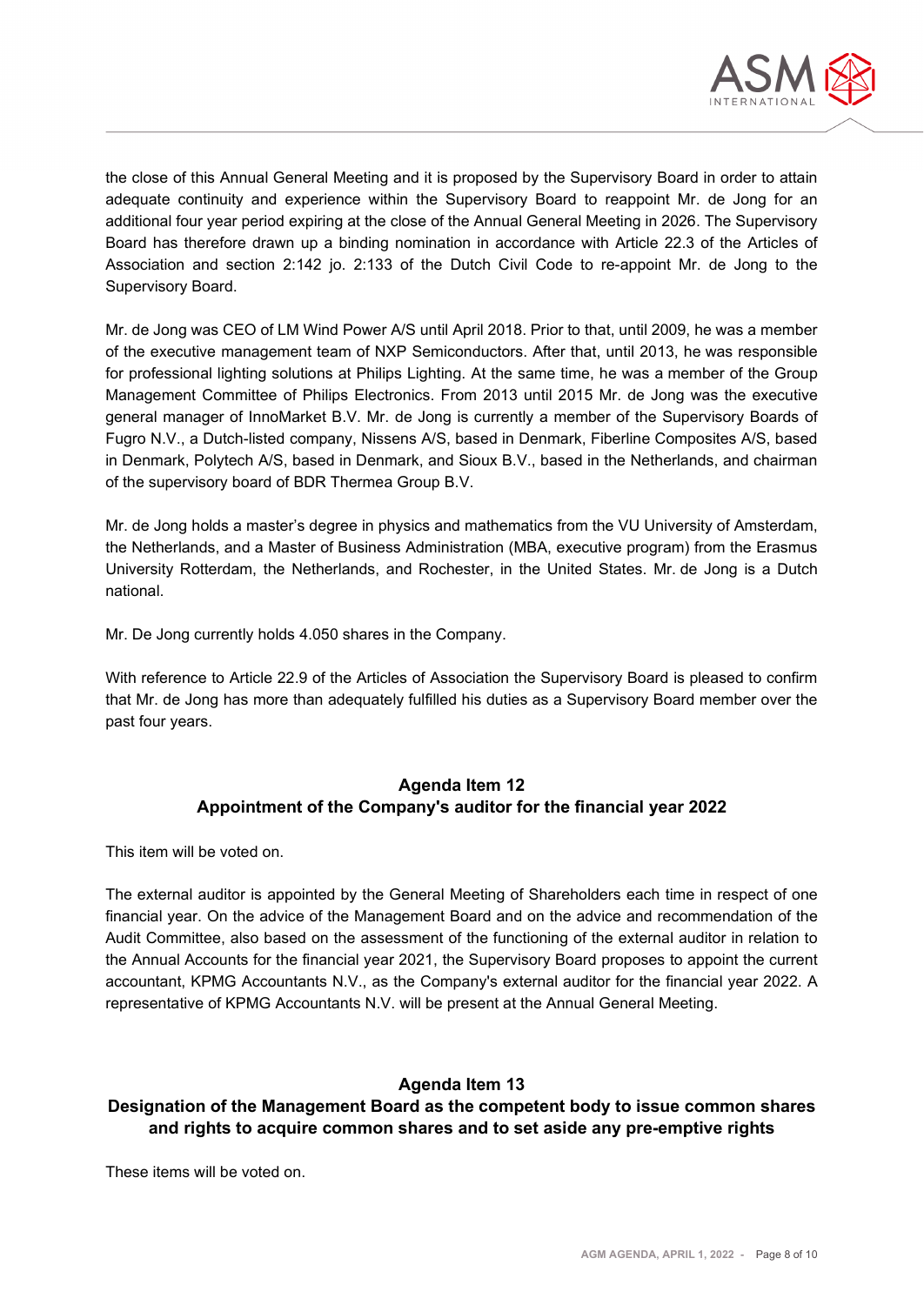

#### **Agenda Item 13(a) Designation of the Management Board as the competent body to issue common shares and rights to acquire common shares**

13 (a) In accordance with Articles 5.1 and 5.6 of the Articles of Association, it is proposed that the General Meeting of Shareholders appoints the Management Board, for an 18-month period, to be calculated from the date of the Annual General Meeting, as the body of the Company which, subject to the Supervisory Board's approval, is authorized to issue common shares – including granting the right to acquire common shares – at such a price, and on such conditions as determined for each issue by the Management Board, subject to the Supervisory Board's approval as may be required.

The number of common shares including rights to acquire common shares which the Management Board shall be authorized to issue shall be no more than 10% of the total currently issued capital of the Company in the form of common shares on the date of this Annual General Meeting.

## **Agenda Item 13(b) Designation of the Management Board as the competent body to set aside any pre-emptive rights with respect to the issue of common shares and rights to acquire common shares**

13 (b) In accordance with Article 7.5 of the Articles of Association and in connection with agenda item 13(a), it is proposed that the General Meeting of Shareholders appoints the Management Board, for an 18-month period, to be calculated from the date of the Annual General Meeting, as the body of the Company which, subject to the Supervisory Board's approval, is authorized to limit or exclude any pre-emptive rights of existing shareholders if common shares or rights to acquire common shares are issued.

Pursuant to section 2:96a(7) of the Dutch Civil Code and in accordance with Article 7.6 of the Articles of Association, a resolution of the General Meeting of Shareholders to designate the Management Board as the competent body to limit or exclude any pre-emptive rights of existing shareholders, requires a majority vote of at least two thirds of the votes cast if less than 50% of the issued share capital of the Company is represented at the General Meeting of Shareholders.

## **Agenda Item 14**

# **Authorization of the Management Board to repurchase common shares in the Company**

This item will be voted on.

In accordance with Article 8.1 of the Articles of Association, it is proposed that the General Meeting of Shareholders authorizes the Management Board, subject to the Supervisory Board's approval, for an 18 month period, to be calculated from the date of the Annual General Meeting to cause the Company to repurchase common shares in the Company up to a maximum of 10% of the total issued capital on the date of this Annual General Meeting at a price at least equal to the shares' nominal value and at most equal to 110% of the share's average closing price according to the listing on the Euronext Amsterdam stock exchange during the five trading days preceding the purchase date.